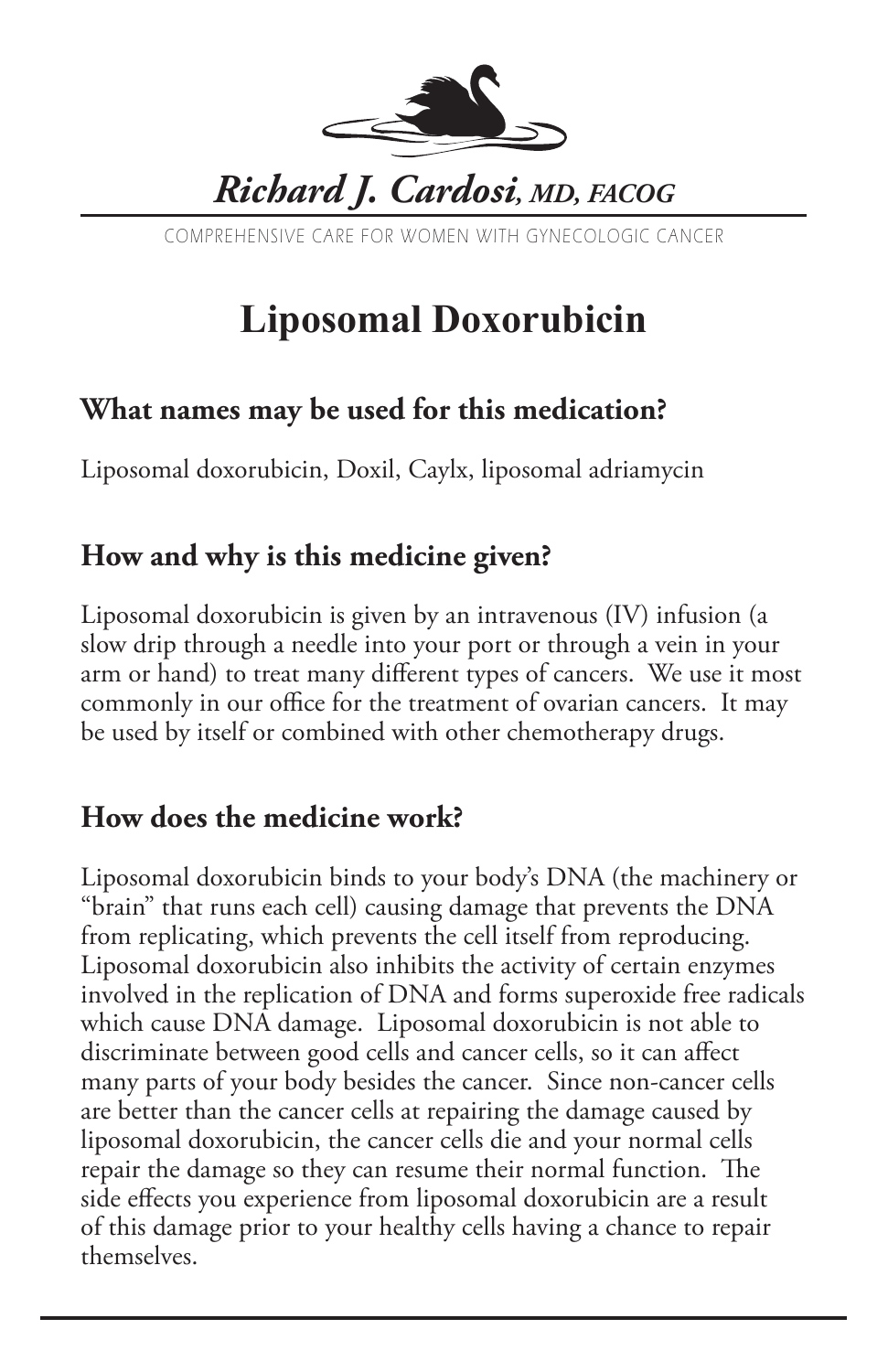Liposomal doxorubicin is cleared from your body through the liver by your billiary system. The enzyme systems that cause this metabolism can be influenced by other medications. It is therefore very important for you to be sure your list of medications that you take for other health problems (such as blood pressure, diabetes, etc.) stays accurate and up to date in our office. We will review your medication list at each visit, and we will monitor your liver's function through blood tests performed prior to each treatment cycle.

## **How often is this medicine given?**

Liposomal doxorubicin is typically given once every 4 weeks (every 28 days). The total number of treatments recommended will vary based on your clinical circumstances, but an initial plan will be outlined for you by your doctor. The infusions are given in the infusion center at the Center for Cancer Care and Research (white building located across the parking lot from our office). Prior to each treatment, you will be seen in the office for an exam, and blood tests will be reviewed to be sure it is safe to administer your next treatment. It is, of course, very important to keep all of your appointments for chemotherapy and lab testing.

#### **What side effects does this medicine cause?**

There are many possible side effects of all chemotherapy drugs, so the following is only inclusive of the most common or serious possibilities from liposomal doxorubicin. You will be asked to complete a symptom form at each visit in order for us to accurately assess the side effects that you may be experiencing. This form helps your doctor be sure that no adverse effects of treatment are overlooked, and it serves to help you recall which symptoms you may have experienced since your last treatment.

 $\triangle$  The heart can be affected by liposomal doxorubicin. This may be a rhythm disturbance or inflammation of the heart and occurs within 3-4 days of treatment; this is most often asymptomatic and typically transient. A more significant long term cardiac toxicity is thought to be dose related and can result in heart failure. With the parent compound, doxorubicin, this was a much more of a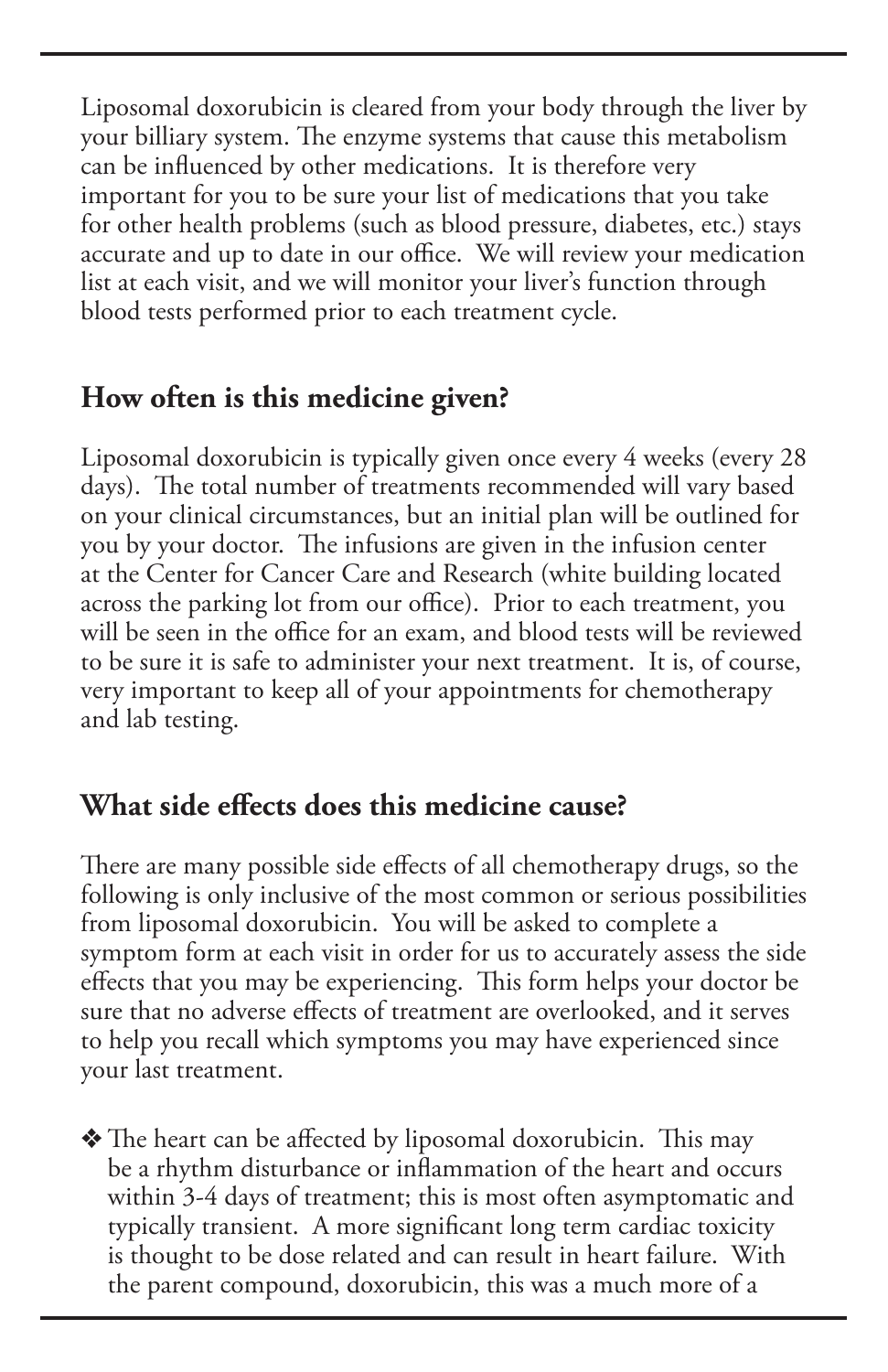significant concern than it is with the liposomal encapsulated doxorbucin. We monitor your cardiac function throughout treatment to be sure your heart remains stable.

- $\triangle$  Hair loss is unusual with liposomal doxorubicin, but some patients do experience more hair loss than others. If hair loss occurs, hair growth should return upon completion of treatment.
- $\triangle$  Nausea and vomiting are not unusual but are less common today than in the past because of much improved anti-nausea medications. You will be given prescriptions for medications to prevent nausea, and it is important that you take them as directed in order for them to be most effective. If you have questions, do not hesitate to call the office.
- ◆ Bone marrow suppression is when the bone marrow cannot make enough red cells, white cells, or platelets to keep up with demand, and this is a side effect of most chemotherapy medications, including liposomal doxorubicin. All of your blood counts will be monitored regularly throughout treatment.
	- *Anemia* is the result of not enough red blood cells and may cause fatigue, chest pain, shortness of breath, or dizziness.
	- *Neutropenia* results when your white blood cell count goes too low, and this will put you at an increased risk for infection. It is very important that you avoid sick friends and family; be diligent about hand-washing as well. This does not mean that you cannot be out in public, and in fact you can continue to participate in normal activities such as going to church or a movie, etc. If you think you may have an infection or have a fever of 100.5°F or more, call the office immediately.
	- *Thrombocytopenia* is the term for too low of a platelet count. This can lead to excessive bruising or bleeding with only minor injury such as brushing your teeth or blowing your nose.
- v *Mucositis* is sores/ulcers in the mouth that can cause pain and difficulty eating or swallowing. This can occur with liposomal doxorubicin. This can be minimized with good oral hygiene and a warm salt-water solution gargled after each meal. Prescription medication is also available if these steps are ineffective at resolving your symptoms.
- v Hand-foot syndrome (*palmar-plantar erythrodysesthesia*; PPE) with redness, pain, and peeling of the skin of the palms and soles can occur with liposomal doxorubicin. The frequency of this can be